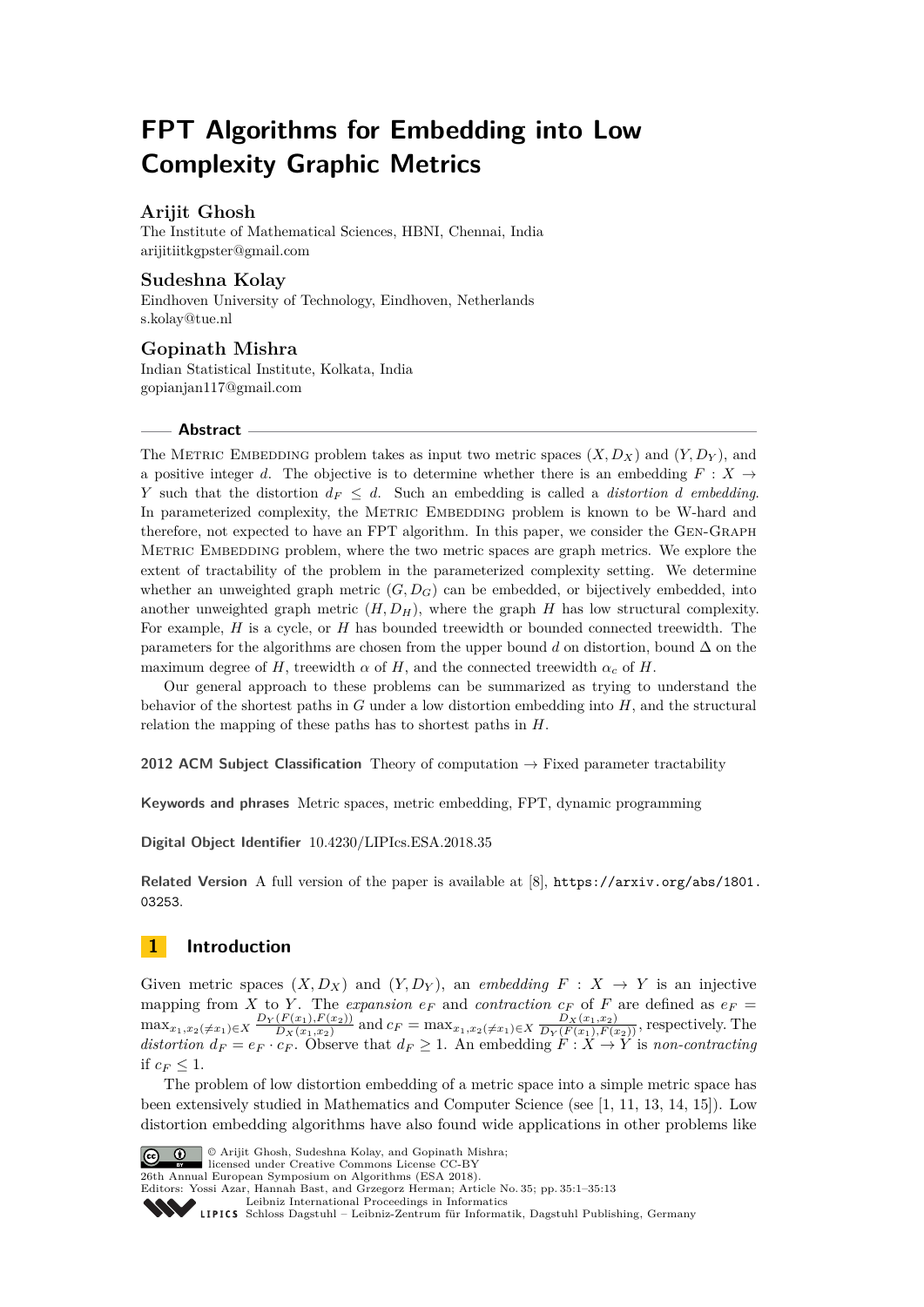Sparsest Cut, Nearest Neighbor Search, Clustering, Multicommodity Flow, Multicut, Small Balanced Separators (see [\[1,](#page-12-1) [9,](#page-12-7) [10,](#page-12-8) [13,](#page-12-3) [15\]](#page-12-5)).

The need to obtain small distortion embeddings into simpler spaces naturally led to the question of finding a minimum distortion embedding of  $(X, D_X)$  into  $(Y, D_Y)$  when both the metric spaces have shortest path metrics on graphs with positive weights, and (*Y, D<sup>Y</sup>* ) has a simple topology as in paths, cycles, trees etc. Kenyon et al. [\[12\]](#page-12-9) showed that this problem is APX-hard even when both the graphs are unweighted, have the same number of vertices, and one of the graphs is a simple wheel graph. Badoiu et al. [\[3\]](#page-12-10) also proved APX-hardness when both the graphs are unweighted and  $(Y, D_Y)$  is the metric space of a path. Badoiu et al. [\[2\]](#page-12-11) showed that computing the minimum distortion is hard to approximate up to a factor polynomial in  $|X|$ , even when  $(X, D_X)$  is a weighted tree with polynomial spread and  $(Y, D_Y)$  is a path. Fellows et al. [\[7\]](#page-12-12) showed that the problem of embedding a weighted graph metric into a path with distortion at most  $d > 2$  is NP-complete.

Badoiu et al. [\[3\]](#page-12-10) gave the first algorithm for deciding if an unweighted graph metric has a non-contracting embedding into a path with distortion *d*. The running time of their algorithm was  $n^{4d+2} \cdot d^{O(1)}$ , where *n* denotes the number of vertices in the graph. Fellows et al. [\[7\]](#page-12-12) gave the first fixed parameter tractable(FPT) algorithm with running time  $O(n d^4 (2d+1)^{2d})$  for finding a non-contracting embedding of an *n* vertex unweighted graph metric into a path with distortion at most *d* (*d* is the parameter of the algorithm). They also showed that their FPT algorithm can be extended to get an FPT algorithm for the case of non-contracting embeddings of weighted graphs into paths, where the parameters to the algorithm are both the distortion and the maximum weight of an edge in the graph. Nayyeri et al. [\[16\]](#page-12-13) gave improved exact algorithms for embedding weighted path metrics into weighted paths.

Kenyon et al. [\[12\]](#page-12-9) gave the first FPT algorithm for finding a bijective embedding *f* of an unweighted graph metric on *n* vertices into a tree with maximum degree bounded by  $\Delta$  in  $O(n^2 \cdot 2^{\Delta^{\mu^3}})$  time, where  $\mu = \max\{e_f, c_f\}$ . Fellows et al. [\[7\]](#page-12-12) extended this result to give an algorithm for the problem of finding a non-contracting embedding of unweighted graphs into bounded degree trees with distortion at most *d* in  $O(n^2 \cdot |V(T)|) \cdot 2^{O((5d)^{\Delta^{d+1}} \cdot d)}$  time, where  $V(T)$  denotes the vertex set of the tree and where the maximum degree in  $T$  is bounded by  $\Delta$ . In a follow-up paper, Nayyeri et al. [\[17\]](#page-12-14) gave the first  $(1 + \epsilon)$ -approximation algorithm to embed weighted graphs with spread  $\Sigma$  into graphs on  $m$  vertices with bounded treewidth  $\alpha$  and doubling dimension  $\lambda$  in  $m^{O(1)} \cdot n^{O(\alpha)} \cdot (d_{opt} \Sigma)^{\alpha \cdot (1/\epsilon)^{\lambda+2} \cdot \lambda \cdot (O(d_{opt}))^{2\lambda}}$  time, where  $d_{opt}$ denotes the minimum distortion.

**Our Contributions.** In this paper, we further investigate the problem of embedding a general graph metric  $(G, D_G)$  into a low complexity graph metric  $(H, D_H)$  with distortion at most *d*. We will denote by *n* and *N* the number of vertices in graphs *G* and *H*, respectively. Also, we denote distortion by *d*, and the maximum degree of *H* by  $\Delta$ . We denote by  $\ell_g$  the length of a largest induced cycle, or geodesic cycle, in *H*. We approach the metric embedding problem by trying to understand the behavior of the shortest paths in *G* under a low distortion embedding into *H*, and what relation the mapping of these paths has to shortest paths in *H*. Careful analysis of this connection helps us solve a number of problems in this area, in the parameterized setting. **All the algorithmic results mentioned below are regarding non-contracting bounded distortion embeddings. However, all these results can be extended to find bounded distortion embeddings, without the assumption on non-contraction. For all the results, if the running time of the stated algorithm is** *T***, then the running time of finding a bounded distortion embedding will be**  $(nN)^{O(1)} \cdot T$ .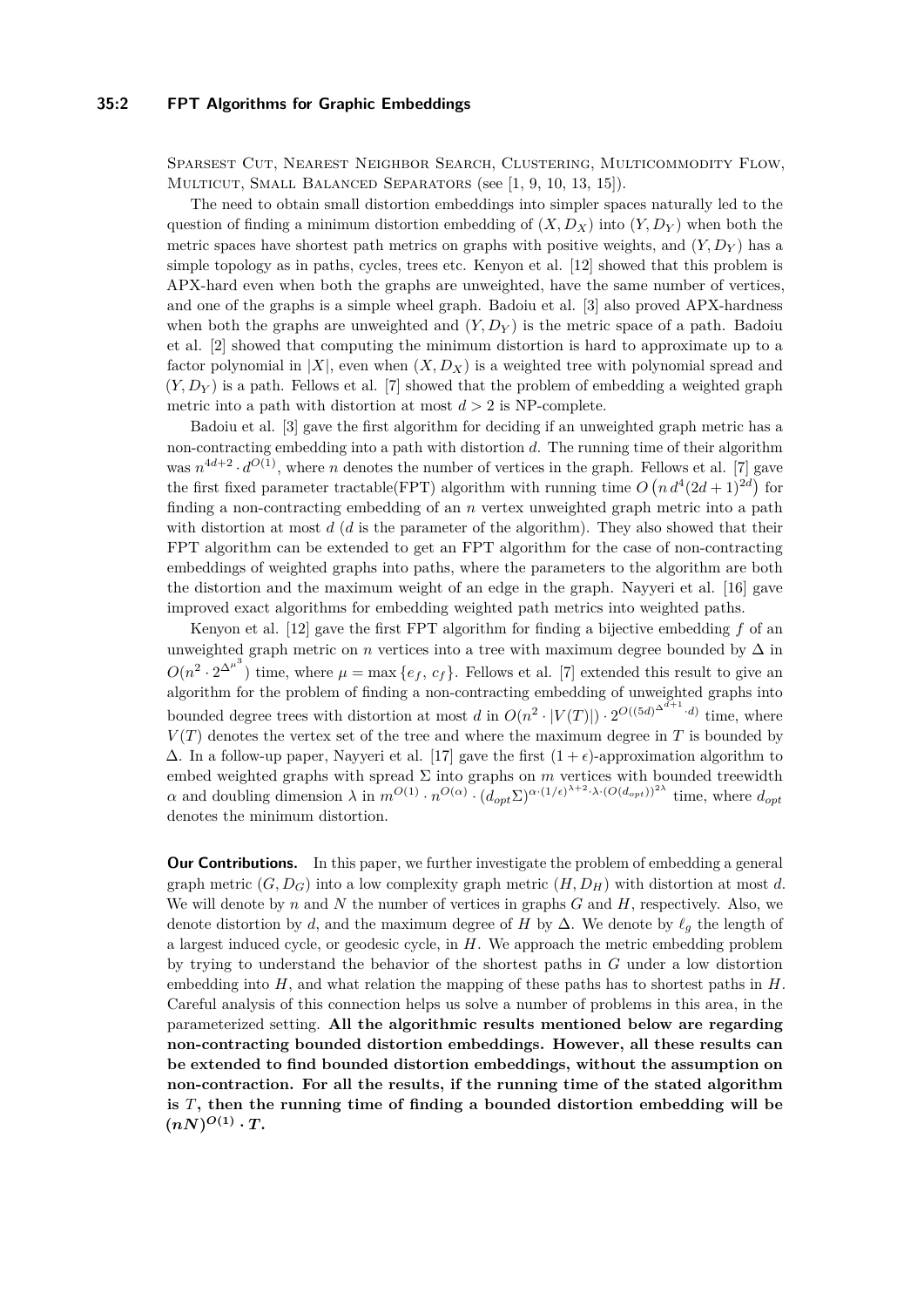We first begin by proving the following open question in [\[7\]](#page-12-12). Independently, a similar result on the same problem was obtained in same time by Carpenter et al. [\[4\]](#page-12-15).

I **Theorem 1.1.** *Given an undirected unweighted graph G on n vertices, a cycle C and a distortion parameter d, there exists an algorithm that either finds a non-contracting distortion d embedding of G into C or decides that there does not exist such an embedding in*  $O(n^3 \cdot d^{2d+3} \cdot (4d(2d+2))^{4d+4})$  *time.* 

Due to the existence of the large geodesic cycle that is the graph *H*, techniques from the previous papers, like *pushing embeddings* [\[7\]](#page-12-12), do not work and some new ideas are required to solve this problem. Moreover, our FPT algorithm can be extended to the case when the input graph *G* is a weighted graph, and we can parameterize by the distortion *d* and the maximum edge weight in *G*. We also show that the problem is NP-Complete when we do not take the maximum edge weight as a parameter for any distortion *d >* 2.

Observe that the *treewidth* of a cycle is 2, but the *connected treewidth* of a cycle is  $\Omega(n)$ (see the definitions of treewidth and connected treewidth in Section [2\)](#page-3-0). These two parameters (treewidth and connected treewidth of graphs) play important roles in this paper. In this direction, we first extend the result of Kenyon et al. [\[12\]](#page-12-9) for bijection into bounded degree trees.

<span id="page-2-0"></span> $\blacktriangleright$  **Theorem 1.2.** Let G, H be two given graphs such that  $|V(G)| = |V(H)| = n$ , the maximum *degree of H is*  $\Delta$  *and the graph H has treewidth*  $tw(H) \leq \alpha$ *. Then there exists an algorithm that either finds a bijective non-contracting distortion d embedding of G into H or decides no such embedding exists in*  $O(\alpha^2 n^{\alpha+3}) \cdot \Delta^{d+1} \cdot (\alpha \Delta^{d+1})^{\Delta^{O(\alpha d^2)}}$  time.

Note that the algorithm in Theorem [1.2](#page-2-0) is not an FPT algorithm if  $tw(H)$  is an input parameter to the problem. Therefore, it is natural to ask if we can still get FPT algorithms for a more general case, where  $tw(H)$  is considered as a parameter instead of a constant. In this context, we prove the following result:

<span id="page-2-1"></span> $\triangleright$  **Theorem 1.3.** Let G, H be two given graphs with *n* and N vertices, respectively, such *that the maximum degree of H is*  $\Delta$ *, treewidth*  $tw(H) \leq \alpha$  *and the length of the longest geodesic cycle in H is*  $\ell_q$ *. Then there exists an algorithm that either finds a non-contracting distortion d embedding of G into H or decides no such embedding exists in running time*  $O(n^2 \cdot N) \cdot (\alpha \cdot \Delta^{d+1})^{\Delta^{O(\mu \cdot d + d^2)}} \cdot 2^{O((4(\mu+d))^{\alpha^2 \cdot \Delta^{d+1}})}$ , where  $\mu = 4(\alpha + \binom{\alpha}{2}(\ell_g(\alpha-2)-1)).$ 

This result crucially uses the result in [\[6\]](#page-12-16) that a graph has bounded connected treewidth if and only if the graph has bounded treewidth and no long geodesic cycle. It is to be noted that a wheel graph has constant connected treewidth, and by a result in [\[12\]](#page-12-9), embedding into wheel graphs is NP-hard even when the distortion  $d = 2$ . However, when the wheel graph has bounded degree, then the number of vertices in the wheel graph becomes bounded, and we obtain a trivial FPT algorithm parameterized by the degree and the distortion *d*. This motivated us to consider the above variant of metric embedding. Our FPT algorithm extends the result of Fellows et al. [\[7\]](#page-12-12) for embedding into trees with bounded degree. Controlling the behavior of shortest paths in the graph *G* under a low distortion embedding into the class of graphs with bounded degree and bounded connected treewidth is algorithmically considerably harder than the case of bounded degree trees.

We also investigate bounded distortion embedding into *generalized theta graphs*: defined by the union of *k* internally vertex-disjoint paths all of which have common endpoints *s* and *t*. We prove the following result for generalized theta graphs.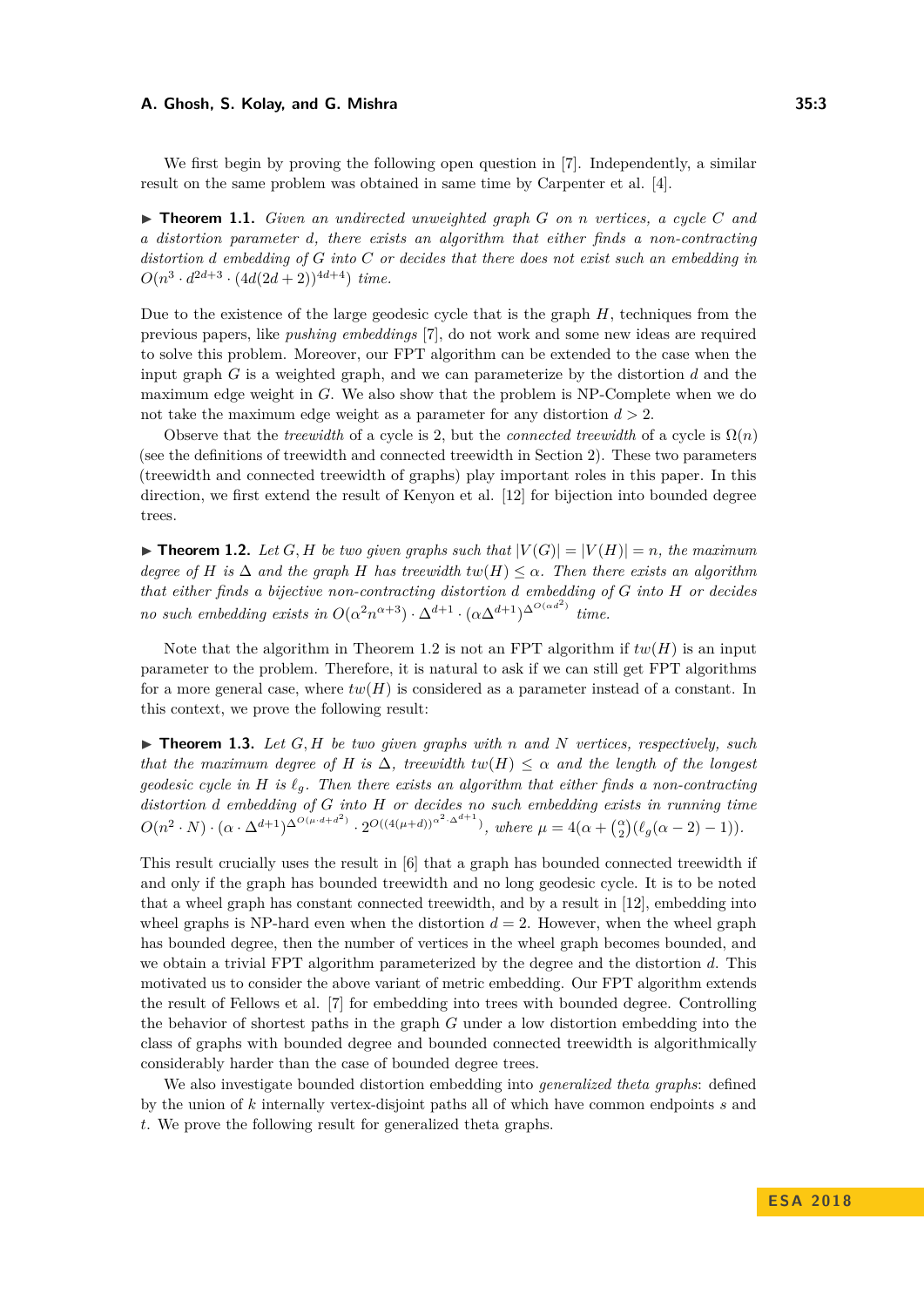#### **35:4 FPT Algorithms for Graphic Embeddings**

<span id="page-3-1"></span> $\triangleright$  **Theorem 1.4.** METRIC EMBEDDING *into generalized theta graphs is FPT parameterized by distortion d* and number *k* of  $s - t$  paths. The algorithm runs in time  $O(N) + n^5 \cdot k^{2k+1}$ .  $(kd+1)^{(2d)^{O(kd)}} \cdot d^{O(d^2)}$ , where *n* and *N* are the number of vertices in the input and output *graph metrics, respectively.*

As mentioned earlier, it was shown in [\[6\]](#page-12-16) that a graph has bounded connected treewidth if and only if the graph has bounded treewidth and no long geodesic cycle. In general, embedding into graphs with large geodesic cycles is not amenable to known algorithmic techniques in the parameterized settings. Intuitively, all known techniques for designing FPT algorithms in this area used the fact that if a low distortion embedding *F* exists, then the embedding of a shortest path between two vertices  $u, v \in V(G)$  and the shortest path in *H* between  $F(u)$ and  $F(v)$  are somewhat structurally related. With the presence of large geodesic cycles this structural relation may completely break down: although the two paths have similar lengths, structurally they could be completely different. This poses a problem for designing dynamic programming algorithms, a staple for FPT algorithms in this area. The class of generalized theta graphs has treewidth 2, but may have large geodesic cycles. Hence, these graphs are more general than cycles and have constant treewidth, but they do not have bounded connected treewidth. Even for this very structured graph class, by virtue of the graphs having long geodesic cycles, we needed to develop completely new ideas in order to find low distortion embeddings into generalized theta graphs via FPT algorithms. The problem arises from the fact that any two geodesic cycles of a generalized theta graph intersect at at least two vertices, and there are many pairs of geodesic cycles with large intersections. Our algorithm is still a dynamic programming algorithm, but a more involved one. The way to work around the apparent barriers is to investigate more closely the structural properties of an input graph *G* that can be embedded with small distortion into a generalized theta graph. Independently, a generalization of this result was obtained in same time by Carpenter et al. [\[4\]](#page-12-15). We would like to mention that our algorithms for embedding into cycles and generalized theta graphs have better time complexity.

This is an extended abstract. For full details please refer to the full version of the paper [\[8\]](#page-12-0).

### <span id="page-3-0"></span>**2 Preliminaries**

**General Notation.** We denote  $\{1, \ldots, t\}$  as  $[t]$ . For a set *S*, *S* denotes the number of elements present in *S*. Given a function  $f: U' \to D'$  and a function  $F: U \to D$ , where  $U' \subseteq U$  and  $D' \subseteq D$ , we say that *F extends f* if for all  $x \in U'$ ,  $F(x) = f(x)$ . For a set of functions  $\Pi = \{f_i : A_i \to B_i, i \in [t]\}$  such that for any  $i, j \in [t], x \in A_i \cap A_j$  implies  $f_i(x) = f_j(x)$ , we define  $\Phi_{\Pi} : \bigcup_{i=1}^{t}$  $\bigcup_{i=1}^t A_i \to \bigcup_{i=1}^t$  $\bigcup_{i=1}$  *B*<sub>*i*</sub> such that  $\Phi_{\Pi}(x) = f_i(x)$  for  $i \in [t], x \in A_i$ .

A graph is denoted by *G* while its vertex set and edge set are denoted by  $V(G)$  and  $E(G)$ , respectively. We denote the set of neighbours of a vertex  $v \in V(G)$  as  $N_G(v)$ . The degree of a vertex  $v \in V(G)$  is denoted as  $\deg_G(v)$ . We also define  $\Delta(G) = \max_{v \in V(G)} \deg_G(v)$ . We also  $v\in V(G)$ define the set  $B(v,r) = \{u \in V(H) \mid D_H(u,v) \leq r\}$ , and refer to it as an *r*-ball around *v*. For a subgraph  $G'$  of  $G, v \in V(G) \setminus V(G')$  is said to be a neighbour of  $G'$  if there is a vertex  $u \in V(G')$  such that  $(u, v) \in E(G)$ . A subgraph *G*<sup>'</sup> of *G* is said to be an *induced subgraph* if  $E(G') = \{(u, v) \in E(G) | u, v \in V(G')\}$ . An induced cycle in a graph is also called a *geodesic cycle*.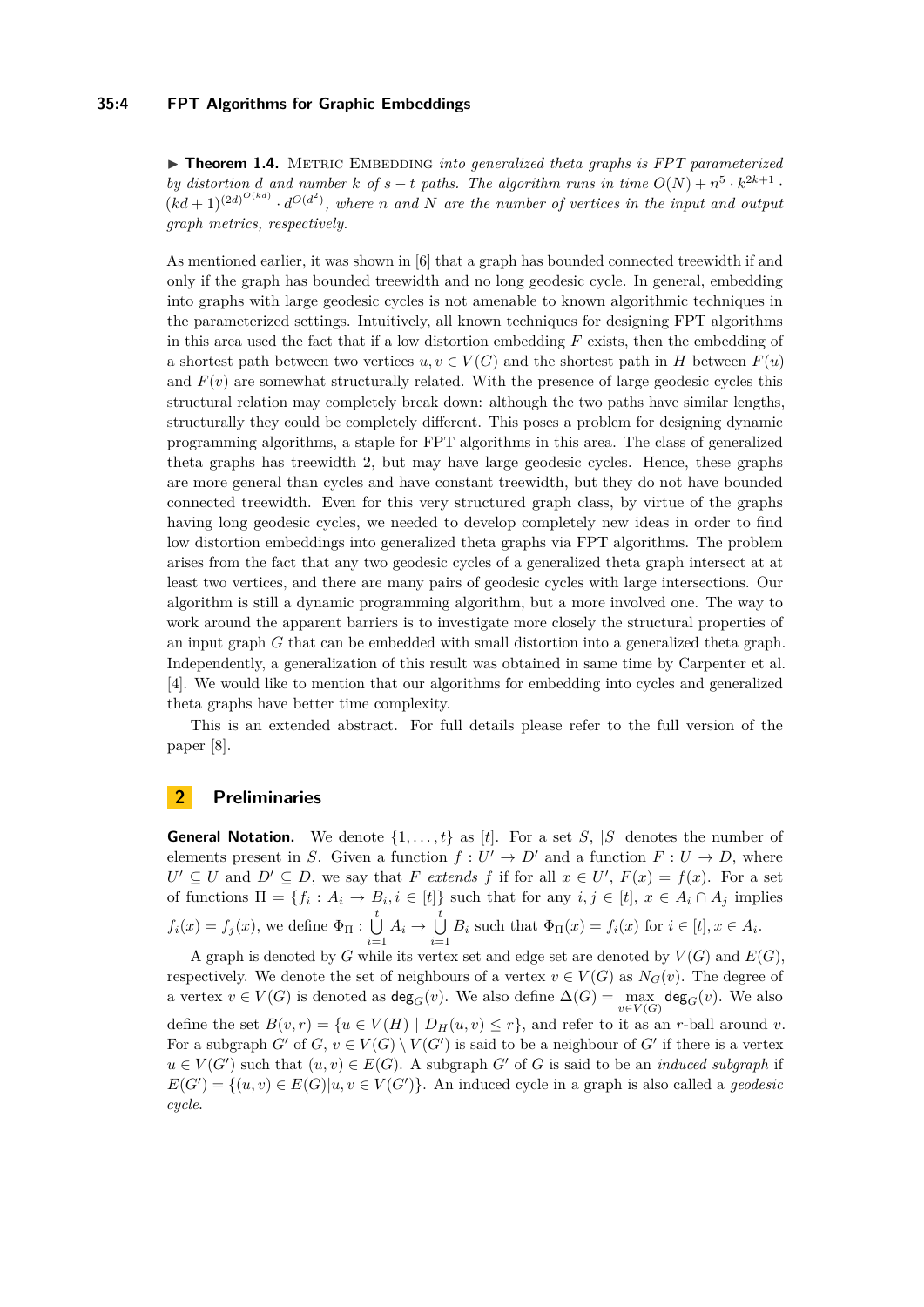A *generalized theta graph* is the union of *k* paths  $\mathcal{P} = \{P_1, P_2, \ldots, P_k\}$  such that the endpoints of all the paths are two vertices *s* and *t*, while every pair of paths are internally vertex and edge disjoint. Such a graph will also be referred to as a generalized theta graph defined at  $s,t$ , and the family  $P$  is said to define the generalized theta graph.

**Treewidth.** A *tree decomposition* [\[5\]](#page-12-17) of a graph *G* is a tuple  $\mathcal{T} = (T, \{X_u\}_{u \in V(T)})$ , where *T* is a tree in which each vertex **u**  $\in V(T)$  has an assigned set of vertices  $X_u \subseteq V(G)$ (called a bag) such that the following properties hold: (i)  $\bigcup_{\mathbf{u}\in V(T)} X_{\mathbf{u}} = V(G)$ , (ii) for any  $(x, y)$  ∈  $E(G)$ , there exists a **u** ∈  $V(T)$  such that  $x, y \in X$ **u**, (iii) if  $x \in X$ **u** and  $x \in X$ **v**, then  $x \in X_{\mathbf{w}}$  for all **w** on the path from **u** to **v** in *T*.

The *treewidth*  $tw_{\mathcal{T}}$  of a tree decomposition  $\mathcal{T}$  is the size of the largest bag of  $\mathcal{T}$  minus one. A graph may have several distinct tree decompositions. The treewidth  $tw(G)$  of a graph  $G$ is defined as the minimum of treewidths over all possible tree decompositions of *G*. Note that for the tree *T* of a tree decomposition, we denote a vertex of  $V(T)$  in bold font.

A tree decomposition  $\mathcal{T} = (T, \{X_{\mathbf{u}}\}_{\mathbf{u}\in V(T)})$  is called a *nice tree decomposition* if T is a tree rooted at some node **r** where  $X_r = \emptyset$ , each node of *T* has at most two children, and each node is of one of the following kinds: (i) **Introduce node**: a node **u** that has only one child **u**' where  $X_{\mathbf{u}} \supset X_{\mathbf{u}'}$  and  $|X_{\mathbf{u}}| = |X_{\mathbf{u}'}| + 1$ , (ii) **Forget vertex node**: a node **u** that has only one child **u**' where  $X_{\mathbf{u}} \subset X_{\mathbf{u}'}$  and  $|X_{\mathbf{u}}| = |X_{\mathbf{u}'}| - 1$ , (iii) **Join node**: a node **u** with two children  $\mathbf{u}_1$  and  $\mathbf{u}_2$  such that  $X_{\mathbf{u}} = X_{\mathbf{u}_1} = X_{\mathbf{u}_2}$ , (iv) **Leaf node**: a node **u** that is a leaf of *T*, and  $X_{\mathbf{u}} = \emptyset$ .

One can show that a tree decomposition of width *w* can be transformed into a nice tree decomposition of the same width *w* and with  $O(w|V(G)|)$  nodes, see e.g. [\[5\]](#page-12-17). For a node  $\mathbf{u} \in V(T)$ , let  $T_{\mathbf{u}}$  denote the subtree rooted at  $\mathbf{u}$  and  $H_{\mathbf{u}}$  denote the subgraph induced by  $\bigcup$  X<sub>v</sub>. The set  $\mathcal{B}(\mathbf{u}, r) = \bigcup B(x, r)$  $\mathbf{v} \in V(T_u)$ *x*∈*X***<sup>u</sup>**

A *connected tree decomposition* is a tree decomposition where the vertices in every bag induce a connected subgraph of *G* [\[6\]](#page-12-16). The *connected treewidth*  $ctw(G)$  of a graph *G* is defined as the minimum of treewidths over all possible connected tree decompositions of *G*.

Given a graph *G*, the function  $D_G : V(G) \to \mathbb{R}$  is the shortest distance function defined on *G*; for any pair  $u, v \in V(G)$ ,  $D_G(u, v)$  is the length of the shortest path between *u* and *v* in the graph *G*. When we talk of a graph metric, then we denote it as the tuple (*G, DG*). In this paper, unless otherwise mentioned, a graph metric is that of an *unweighted undirected graph*.

**Metric Embedding.** A metric embedding of a graph metric  $(G, D_G)$  into a graph metric  $(H, D_H)$  is a function  $F: V(G) \to V(H)$ . When the graph metrics are clear, we also use the terminology that the metric embedding is that of  $G$  into  $H$ , or that  $G$  is embedded into  $H$ . We also denote  $(G, D_G)$  as the *input metric space* and  $(H, D_H)$  as the *output metric space*. A non-contracting distortion *d* metric embedding implies that the expansion is at most *d*. Therefore, for any pair  $u, v \in V(G)$ ,  $D_G(u, v) \le D_H(F(u), F(v)) \le d \cdot D_G(u, v)$ .

We consider the following two problems in this paper.

Gen-Graph Metric Embedding **Input:** Two graph metrics  $(G, D_G)$  and  $(H, D_H)$ , where *G* is a connected graph, and a positive integer *d* **Question:** Is there a distortion *d* metric embedding of  $(G, D_G)$  into  $(H, D_H)$ ?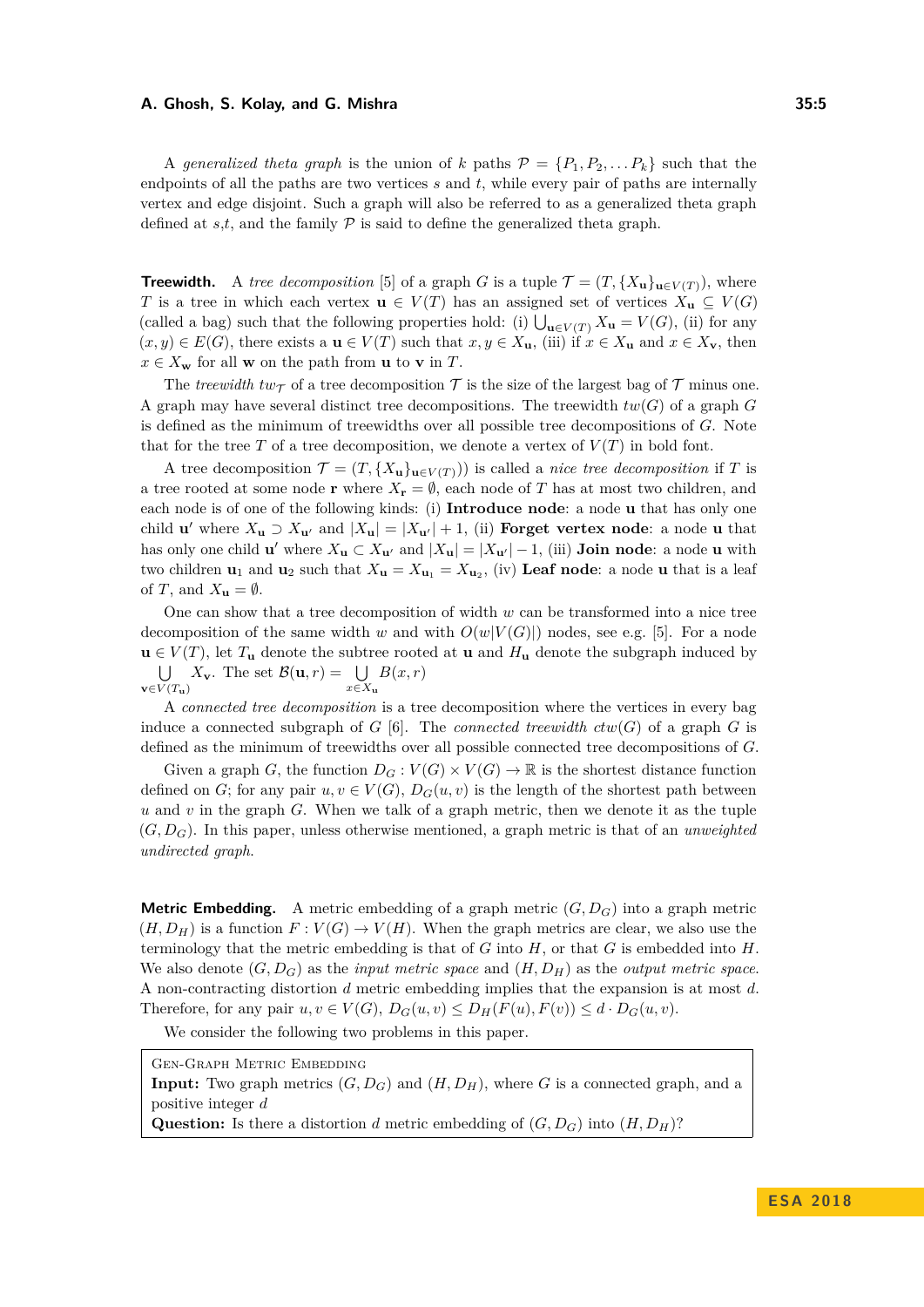Graph Metric Embedding **Input:** Two graph metrics  $(G, D_G)$  and  $(H, D_H)$ , where *G* is a connected graph, and a positive integer *d* **Question:** Is there a non-contracting distortion *d* metric embedding of  $(G, D_G)$  into  $(H, D<sub>H</sub>)$ ?

The bijective versions of the above problems takes the same input but aims to determine whether the distortion  $d$  embedding is a bijective function. The GEN-GRAPH METRIC EMBEDDING problem or the GRAPH METRIC EMBEDDING problem for a graph class  $\mathcal G$  is a variant where the output metric space  $(H, D_H)$  is such that  $H \in \mathcal{G}$ . In this extended abstract, we present results for the GRAPH METRIC EMBEDDING problem.

**Parameterized Complexity.** The instance of a *parameterized problem/language* is a pair containing the problem instance of size *n* and a positive integer *k*, which is called a parameter. The problem is said to be in FPT if there exists an algorithm that solves the problem in  $f(k)n^{O(1)}$  time, where f is a computable function. Readers are requested to refer [\[5\]](#page-12-17) for more details on Parameterized Complexity.

### **3 Graph Metric Embedding for Generalized Theta graphs**

In this section, we design an FPT algorithm for embedding unweighted graphs into generalized theta graphs. Our FPT algorithm is parameterized by the distortion *d* and the number *k* of paths in the generalized theta graph. The strategy for the algorithm is still the same: that of putting together partial embeddings to obtain a non-contracting distortion *d* metric embedding. For this algorithm, we also observe structural properties of graphs that are embeddable into generalized theta graphs. We exploit these properties to obtain an FPT algorithm to compute a set of partial embeddings, and then use a dynamic programming algorithm to put together partial embeddings from the set to obtain the solution metric embedding. This makes the notion of partial embeddings more involved in this algorithm.

Let  $(G, D_G)$  be the graph metric that we want to embed into the graph metric  $(H, D_H)$ . Here *H* is a generalized theta graph defined at *s*,*t* and let  $P$  be the family of  $s - t$  paths that define *H*. To begin with, we try to guess the non-contracting distortion *d* embedding of  $(G, D_G)$  into  $(H, D_H)$ , when restricted to a *d*-ball around *s* and around *t*.

 $\triangleright$  **Definition 3.1.** Let F be a non-contracting distortion d embedding of G into H. Define  $B_s = \{v \in V(H) \mid D_H(v, s) \leq d\}$  and  $B_t = \{v \in V(H) \mid D_H(v, t) \leq d\}$ . For an embedding *F* :  $V(G) \to V(H)$ , define  $\mathsf{Dom}_{s}^{F} = \{u \in V(G) \mid F(u) \in B_{s}\}\$ and  $\mathsf{Dom}_{t}^{F} = \{u \in V(G) \mid F(u) \in B_{s}\}\$ *Bt*}.

The following observation talks about the degree bound on the vertices of a graph that is embeddable into a generalized theta graph.

<span id="page-5-0"></span> $\triangleright$  **Observation 3.2.** If there exists a non-contracting distortion *d* embedding *F* of *G* into *H*, then:

- (i) Each vertex in  $\text{Dom}_{s}^{F}$  can have degree at most  $(k+1)d$ . Similarly, each vertex in  $\text{Dom}_{t}^{F}$ can have degree at most  $(k+1)d$ ,
- **(ii)** All other vertices of *G* can have degree at most 2*d*.

▶ Observation 3.3. The number of possible non-contracting distortion *d* embeddings of some  $U \subseteq V(G)$  into  $B_s \cup B_t$  is at most  $n^2 \cdot (kd+1)^{(2d)^{O(kd)}}$ .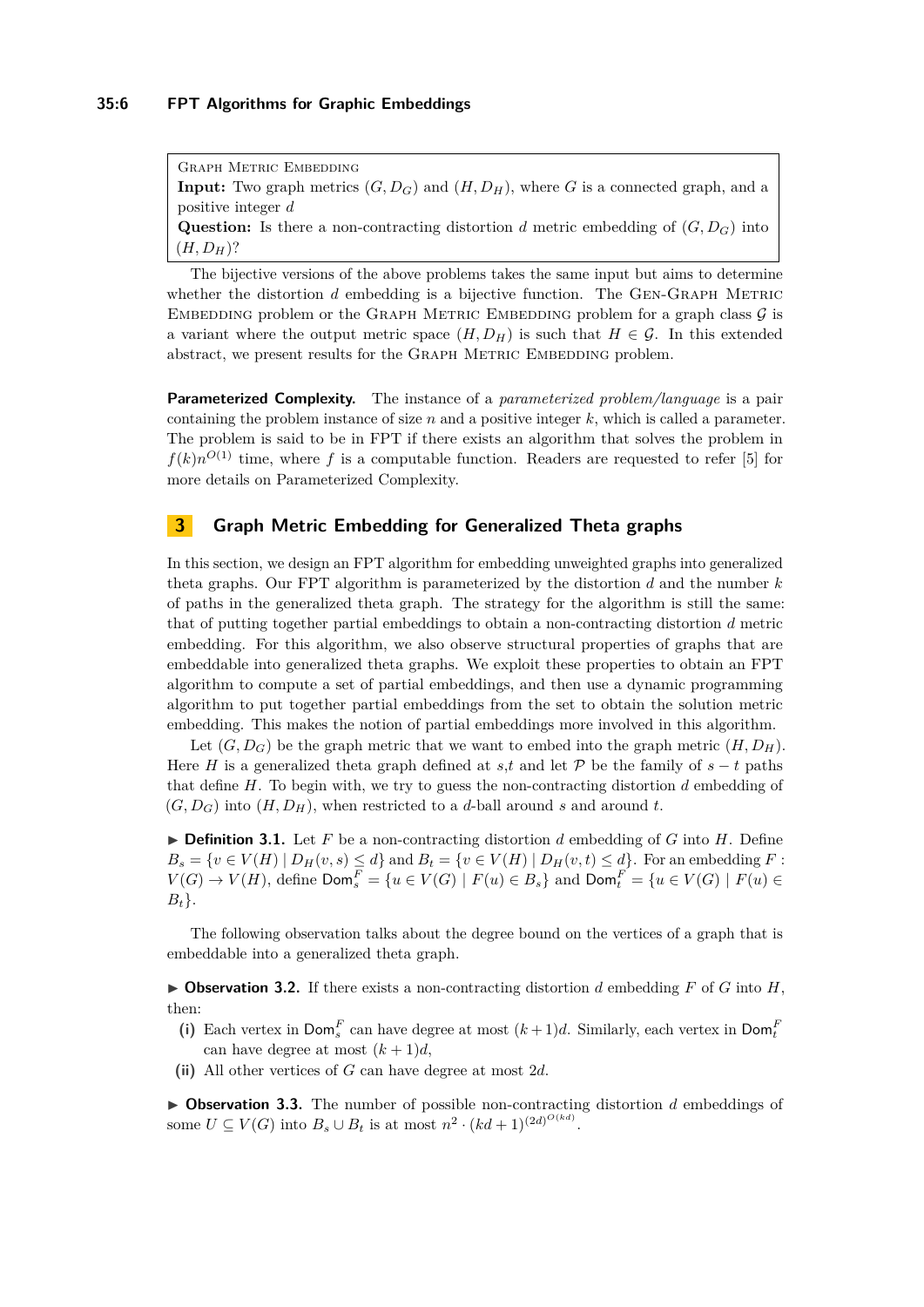We prove several properties of graphs that are embeddable into generalized theta graphs. For the given input graph *G*, let *F* be a non-contracting distortion *d* embedding and  $\Psi$  : Dom<sup>*F*</sup></sup>  $\cup$  Dom<sup>*F*</sup>  $\rightarrow$  *B<sub>s</sub>*  $\cup$  *B<sub>t</sub>* be the restriction of *F* to *B<sub>s</sub>*  $\cup$  *B<sub>t</sub>*. Let *C*<sub>1</sub>, *C*<sub>2</sub>, . . . *C<sub>a</sub>* be the  $\text{components of } G \setminus (\textsf{Dom}_s^F \cup \textsf{Dom}_t^F).$ 

 $\triangleright$  Remark. For simplicity of the presentation, we will assume the following:

**1.** For all  $i \in [a]$ , we have  $|C_i| > 2kd^2 + 1$ , and

**2.** for all  $j \in [k]$ , we have  $|P_j| > 2k(2kd^2 + 1) + 3d$ .

The details of the general case is handled in the full version [\[8\]](#page-12-0).

We will derive certain properties of *G* with the help of the embedding *F*. For each  $i \in [k]$ , let  $P'_i = P_i \setminus (B_s \cup B_t)$ . If  $P'_i$  is a non-empty path, let  $s_i$  be the endpoint of  $P'_i$  that has an edge to  $B_s$  while  $t_i$  be the endpoint of  $P'_i$  that has an edge to  $B_t$ . Let  $S_i(T_i)$  denote the set of vertices of  $\textsf{Dom}_{s}^{F}$  ( $\textsf{Dom}_{t}^{F}$ ) that are mapped into  $P_{i}$ .

**Dbservation 3.4.** Let *F* be a non-contracting distortion *d* embedding,  $\Psi$  : Dom<sup>*F*</sup></sup>  $\text{Dom}_{t}^{F} \to B_s \cup B_t$  be the restriction of *F* to  $B_s \cup B_t$ , and  $C_1, C_2, \ldots C_a$  be the components of  $G \setminus (\textsf{Dom}_s^F \cup \textsf{Dom}_t^F)$ . Then each component of  $G \setminus (\textsf{Dom}_s^F \cup \textsf{Dom}_t^F)$  can have it's vertices mapped into exactly one  $P'_i$ ,  $i \in [k]$ . One the other hand, each  $P'_i$ ,  $i \in [k]$ , can have at most 2 connected components of  $G \setminus (\textsf{Dom}_s^F \cup \textsf{Dom}_t^F)$  mapped into it, in the non-contracting distortion *d* embedding *F*.

Thus, there can be at most  $2k$  components of  $G \setminus (\textsf{Dom}_{s}^{F} \cup \textsf{Dom}_{t}^{F})$ .

 $\triangleright$  **Definition 3.5.** Let *F* be a non-contracting distortion *d* embedding. An empty subpath of *F* is a subpath of the generalized theta graph where none of the vertices have any preimage. If a path  $P'_{i}$ ,  $i \in [k]$ , has an empty subpath with one endpoint at  $t_{i}$ , then such a subpath is called a  $t$ -*empty subpath*. Similarly, if a path  $P'_i$  has an empty subpath with one endpoint at  $s_i$ , then such a subpath is called a *s-empty subpath*. If a path  $P'_i$  contains an empty subpath that coincides with neither *s<sup>i</sup>* nor *t<sup>i</sup>* , then such a subpath is called an *internal-empty subpath*. Finally, it is possible that the path  $P'_i$  itself is an empty subpath and then  $P'_i$  is called a *fully-empty subpath*.

Note that a path  $P_i'$  can have at most one empty subpath with respect to  $F$ . Similarly, we classify the components of  $G \setminus (\textsf{Dom}_s^F \cup \textsf{Dom}_t^F)$ .

 $\triangleright$  **Definition 3.6.** Let *F* be a non-contracting distortion *d* embedding. A component in  $G \setminus (\textsf{Dom}^F_s \cup \textsf{Dom}^F_t)$  is called an *s-component* if it has neighbours to  $\textsf{Dom}^F_s$  and not to  $\textsf{Dom}^F_t$ . Similarly, we define a *t*-component. A *full component* is a component that has neighbours to both  $\mathsf{Dom}_{s}^{F}$  and  $\mathsf{Dom}_{t}^{F}$ .

Since *F* is a non-contracting distortion *d* embedding, the following observation is true.

 $\triangleright$  **Observation 3.7.** Let *F* be a non-contracting distortion *d* embedding. Any path  $P_i$ ,  $P'_i \neq \emptyset$ , can be one of the following *forms*: (i) *form-1:* It has an *s*-component mapped into it by *F*, and a *t*-empty subpath, **(ii)** *form-2:* It has a *t*-component mapped into it by *F*, and an *s*-empty subpath, **(iii)** *form-3:* It has an *s*-component and a *t*-component mapped into it by *F*, and an internal-empty subpath, **(iv)** *form-4:* It has a full component mapped into it by *F*, and **(v)** *form-5:* It contains a fully-empty subpath.

If we refer  $P_i$  to be of *form*- $ST$ , then  $P_i$  is of form-1 or form-2 or form-3. The objective is to find a non-contracting distortion *d* embedding *F*, if it exists. Although we do not know about *F*, we want to store a snapshot of *F*.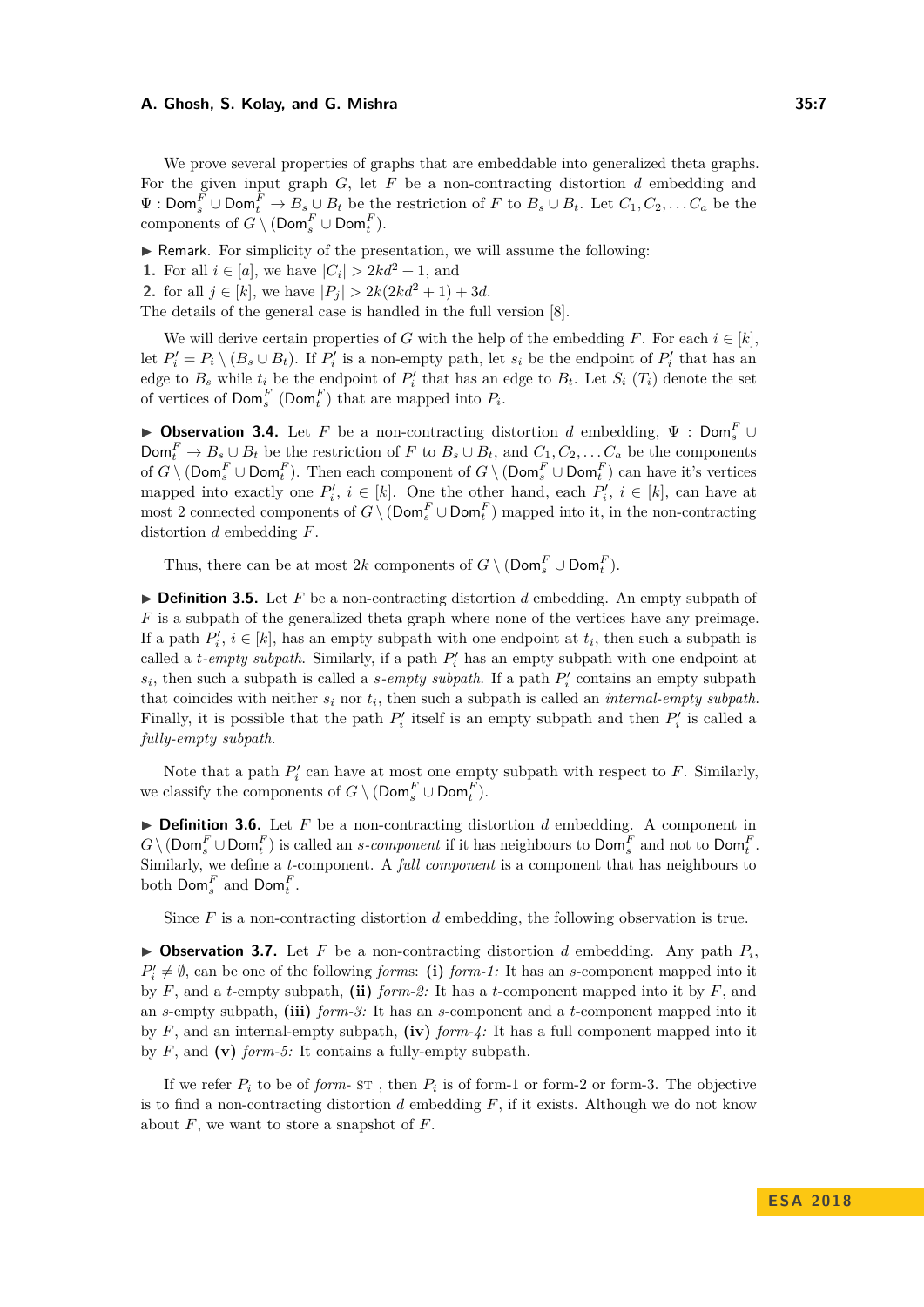**Definition 3.8.** A *configuration*  $\mathcal{X}$  is a tuple  $(\Psi, \mathcal{P}', \hat{\mathcal{P}})$  where:

- (i) Let  $U \subseteq V(G)$  be such that  $G \setminus U$  creates a set of components  $\{C_1, C_2, \ldots, C_a\}, a \leq 2k$ .  $\Psi: U \to B_s \cup B_t$  is a non-contracting distortion *d* embedding of *U*.
- (ii)  $\mathcal{P}' \subseteq \mathcal{P}$ ,
- (iii)  $\hat{\mathcal{P}}$  is a family of  $|\mathcal{P} \setminus \mathcal{P}'|$  tuples such that for each path  $P_i \in \mathcal{P} \setminus \mathcal{P}'$ , there is a tuple (form<sub>*i*</sub>,  $\mathcal{C}_{P_i}$ , comp<sub>*i*</sub>) with the following information: (a) form<sub>*i*</sub> assigns the name of a form to  $P_i$ , (b) The set  $\mathcal{C}_{P_i}$  is a set of at most 2 components of  $G \setminus U$  that are assigned to  $P'_i$ and to no other  $P'_j, j \neq i$ , (c) The function comp<sub>i</sub> indicates for each  $C \in \mathcal{C}_{P_i}$  whether it is an *s*-component or a *t*-component or full-component, with respect to Ψ.
- (iv)  $\bigcup_{P_i \in \mathcal{P} \setminus \mathcal{P}'} C_{P_i}$  has all the components of  $G \setminus U$ .

For any fixed  $\Psi$ , the total number of configurations is  $O(k^{2k})$ . Next, we define feasible configurations that can be associated with metric embeddings.

**Definition 3.9.** A configuration  $\mathcal{X} = (\Psi, \mathcal{P}', \hat{\mathcal{P}})$  is said to be *feasible* with respect to a non-contracting distortion *d* embedding *F* of *G* into *H* if the following hold:

- $(i) \Psi : \textsf{Dom}_s^F \cup \textsf{Dom}_t^F \to B_s \cup B_t$  is the restriction of *F* to  $\textsf{Dom}_s^F \cup \textsf{Dom}_t^F$ .
- (ii)  $P'_i = P_i \setminus (B_s \cup B_t)$  is empty for each  $P_i \in \mathcal{P}' \subseteq \mathcal{P}_t$ ,
- (iii) For each  $P_i$  that is non-empty with respect to  $F, \hat{\mathcal{P}}$  contains a tuple (form,  $\mathcal{C}_{P_i}$ , comp<sub>i</sub>) with the following information: (a) form<sub>*i*</sub> is the form of  $P_i$  in  $F$ , (b) The set  $\mathcal{C}_{P_i}$  is the set of at most 2 components of  $G \setminus U$  that are embedded into  $P_i'$  by  $F$ , (c) The function comp<sub>i</sub> indicates for each  $C \in \mathcal{C}_{P_i}$  whether it is an *s*-component or a *t*-component or full-component, with respect to *F*.

(iv)  $\bigcup_{P_i \in \mathcal{P} \setminus \mathcal{P}'} C_{P_i}$  has all the components of  $G \setminus (\textsf{Dom}_s^F \cup \textsf{Dom}_t^F)$ . We denote a configuration feasible with respect to  $F$  as  $\mathcal{X}(F)$ .

Next, we define the notion of a last vertex for a component of  $G \setminus (\textsf{Dom}^F_s \cup \textsf{Dom}^F_t)$  with respect to the embedding *F*.

 $\triangleright$  **Definition 3.10.** Let F be a non-contracting distortion *d* embedding. Let C be a *j*component,  $j \in \{s, t\}$ . A vertex  $\ell$  in *C* is the *last* vertex of *C* with respect to embedding *F* if  $D_H(j, F(\ell)) \ge D_H(j, F(x))$  for all  $x \in C$ .

The following Lemma gives a bound on the potential last vertices of a component of  $G \setminus (\textsf{Dom}_{s}^{F} \cup \textsf{Dom}_{t}^{F})$  if *G* is embeddable into *H*.

<span id="page-7-0"></span> $\blacktriangleright$  **Lemma 3.11.** Let F be a family of non-contracting distortion *d* embedding of G into H *such that*  $\mathcal{X}(F_1) = \mathcal{X}(F_2)$  *for any*  $F_1, F_2 \in \mathcal{F}$ *. Then for any form-* str path  $P_i$  *and any*  $s(t)$ -component  $C \in \mathcal{C}_{P_i}$ , there are  $d^{O(d^2)}$  vertices that are candidates for being the last vertex *of*  $C$  *with respect to some*  $F \in \mathcal{F}$ *.* 

Next, we define the notion of a shortest embedding of a component in a path of  $\mathcal{P}$ .

**Definition 3.12.** Let Y be a feasible configuration such that  $\mathcal{Y} = \mathcal{X}(F)$  for a noncontracting distortion *d* embedding *F*. Let  $P_i$  be a form- st path,  $C \in \mathcal{C}_{P_i}$  be a *s*-component of  $G \setminus (\textsf{Dom}_{s}^{F} \cup \textsf{Dom}_{t}^{F})$  and  $\ell \in C$  be a candidate to be the last vertex of  $C$  with respect  $F$ .

Recall that  $S_i$  is the set of vertices of  $\text{Dom}_s^F$  that are mapped into  $P_i$ . Let A be a family of non-contracting and distortion *d* embedding of  $C \cup S_i$  into  $P_i$  such that the following conditions hold: (i)  $f_1|_{S_i} = f_2|_{S_i}$  for any  $f_1, f_2 \in \mathcal{A}$ , (ii) For each  $f \in \mathcal{A}$ ,  $f(x)$  is a vertex of  $P'_i$  for any  $x \in C$ , (iii) For each  $f \in A$ ,  $F|_{C \cup S_i} = f$  and  $\ell$  is the last vertex of  $C$  with respect to *F*, and (iv) For each  $f \in A$ , for any  $x \in \text{Dom}_{s}^{F} \cup \text{Dom}_{t}^{F}$ , the path between  $f(\ell)$ and  $f(x)$  is non-contracting with expansion at most  $d$ .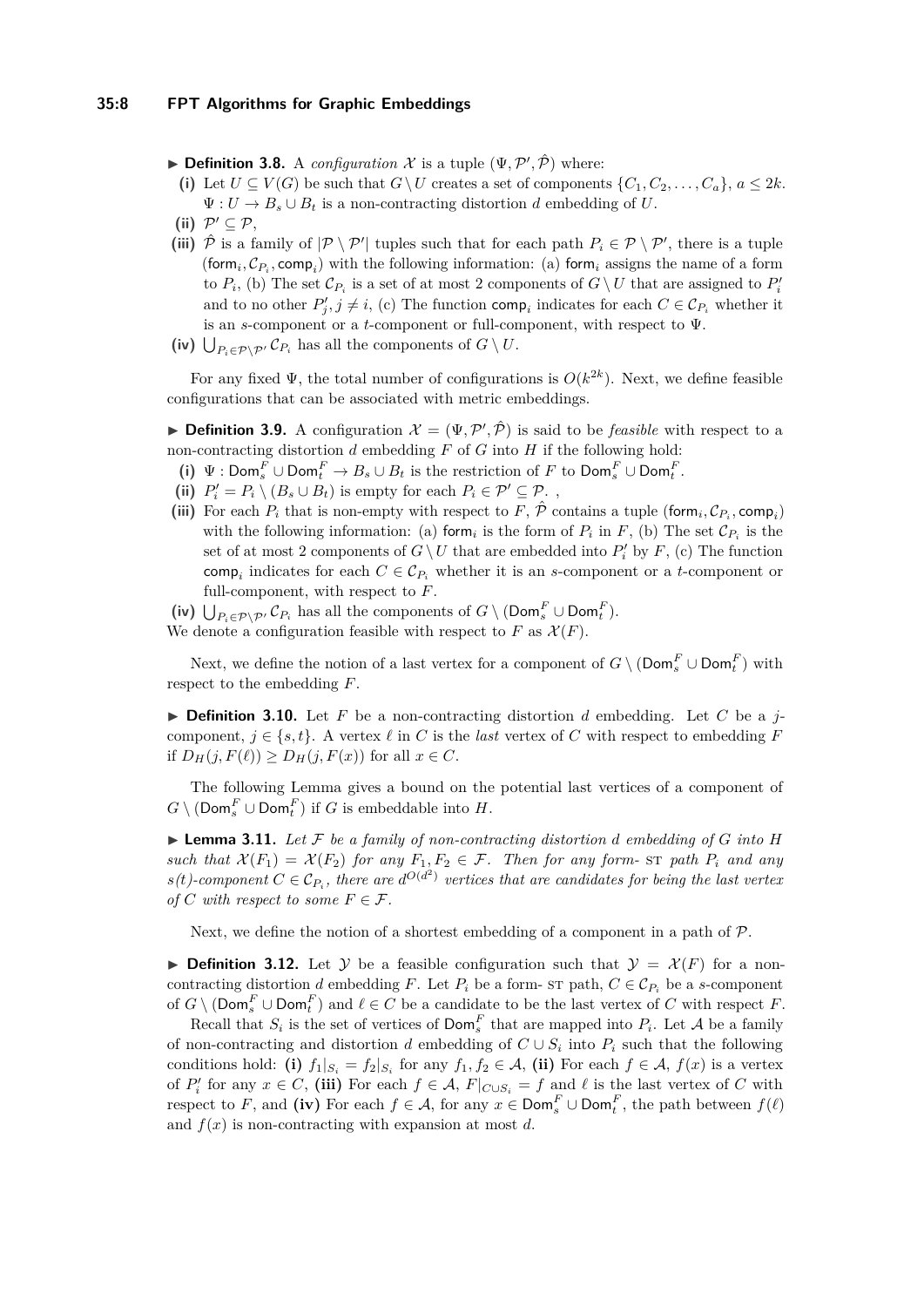Then the *shortest* embedding of  $C \cup S_i$  into  $P_i$  with respect to  $\mathcal Y$  and  $\ell$ , is an embedding  $f \in \mathcal{A}$  such that  $D_H(s, f(\ell)) \leq D_H(s, f'(\ell))$  for all  $f' \in \mathcal{A}$ . If *C* is a *t*-component,  $T_i$  is taken to be the set of vertices of  $\text{Dom}_t^F$  that are mapped into  $P_i$  and we can define the shortest embedding of  $C \cup T_i$  with respect to  $\mathcal Y$  and  $\ell$  in a similar way.

We can extend the notion of shortest embedding of a component into a path of  $\mathcal P$  to that of a non-contracting distortion *d* embedding of *G* into *H* that has shortest embeddings for all *s*-components and *t*-components.

 $\triangleright$  **Definition 3.13.** Let us consider a non-contracting distortion *d* embedding *F* of *G* into *H*. We say *F* is a *special embedding with respect to feasible configuration*  $\mathcal{X}(F)$  if for every path  $P_i$  of form- st and *s* (*t*)-component  $C \in \mathcal{C}_P$ , the following holds:  $F|_{C \cup S_i}$  ( $F|_{C \cup T_i}$ ) is the shortest embedding of  $C \cup S_i$  ( $C \cup T_i$ ) into  $P_i$  with respect to the feasible configuration  $\mathcal{X}(F)$  and the last vertex of *C* with respect to *F*.

The next lemma shows that it is enough to look for a special embedding of *G* into *H*.

<span id="page-8-0"></span> $\triangleright$  **Lemma 3.14.** If there exists a non-contracting distortion d embedding of G into H, then *there exists a special embedding of G into H with respect to some configuration.*

Therefore, we have shown that if *G* is embeddable into *H* then it is enough to find a special embedding. We design an FPT algorithm for finding a special embedding.

**Proof Sketch of Theorem [1.4.](#page-3-1)** By Lemma [3.14,](#page-8-0) it is sufficient to look for special embedding with respect to some configuration. We find  $\Delta(G)$  and if  $\Delta(G) > (k+1)d$ , then we report NO. This is correct by Observation [3.2.](#page-5-0)

We first compute  $D_H(s, u)$  and  $D_H(t, u)$  for all  $u \in V(H)$ . We store this distance information in a matrix  $\mathcal{D}_{st}$ , such that the look-up time for the distance from any  $u \in V(H)$ to *s* or *t* is  $O(1)$ . Next, let us fix a non-contracting distortion *d* embedding  $\Psi$  of  $U \subseteq V(G)$ into  $B_s \cup B_t$  and a configuration Y containing  $\Psi$ . If the degree of any vertex in  $G \setminus U$  is more than 2*d*, then we decide that there does not exist any desired embedding with respect to Y. Otherwise, we proceed as follows. Let *F* be the special embedding of *G* into *H* with respect to  $\mathcal{Y}$  that we want to find, if one exists. Note that  $U = \text{Dom}_{s}^{F} \cup \text{Dom}_{t}^{F}$ .

- (i) If a path  $P_i$  is of form-5, we don't have to do anything for that.
- (ii) Let a path  $P_i$  be of form-4, and suppose  $C \in \mathcal{C}_{P_i}$  is the only full component mapping into  $P_i$ . Then we find a non-contracting distortion *d* embedding  $f_C$ , if possible, of  $C \cup S_i \cup T_i$  into  $P_i$  such that  $f_C|_{S_i} = \Psi|_{S_i}$  and  $f_C|_{T_i} = \Psi|_{T_i}$ . Such an algorithm is described in the full version of the paper. If we cannot find such an embedding, then there does not exist any special embedding of  $G$  into  $H$  with respect to  $\mathcal{Y}$ .
- (iii) Let  $P_i$  be a form- st path and  $C \in \mathcal{C}_{P_i}$  be an (a) *s* (*t*)-component. Without loss of generality, assume that *C* is an *s*-component. Here, our objective is to find the shortest embedding *f* of  $C \cup S_i$  into  $P_i$  with respect to  $\mathcal Y$  and some  $\ell$ , where  $\ell$  is the last vertex of *C* with respect to *F*. We guess a vertex  $\ell \in C$ , as the last vertex. By Lemma [3.11,](#page-7-0) the total number of candidates for the last vertex of *C* with respect to *F* is  $d^{O(d^2)}$ . It is easy to see that  $|C \cup S_i| \le D_H(f(\ell), f(a)) \le 2d$ .  $|C \cup S_i|$ . Thus, the length of the shortest embedding of  $C \cup S_i$ , where  $\ell$  is the last vertex, is also in this range. For each possible length  $|C \cup S_i| \leq$  len  $\leq 2d$ .  $|C \cup S_i|$ , we try to find a non-contracting distortion *d* embedding  $f_{\text{len}}$  of  $C \cup S_i$  into a path  $P_{\text{len}} = \{1, 2, \ldots, \text{len}\}\)$  such that  $f_{\text{len}}$ restricted to the first  $|S_i|$  vertices is same as the mapping by  $\Psi$ , and for each  $u \in C \cup S_i$ ,  $D_{P_{\text{len}}}(1, f_{\text{len}}(u)) \leq D_{P_{\text{len}}}(1, f_{\text{len}}(\ell))$ . Such an algorithm is described in the full version of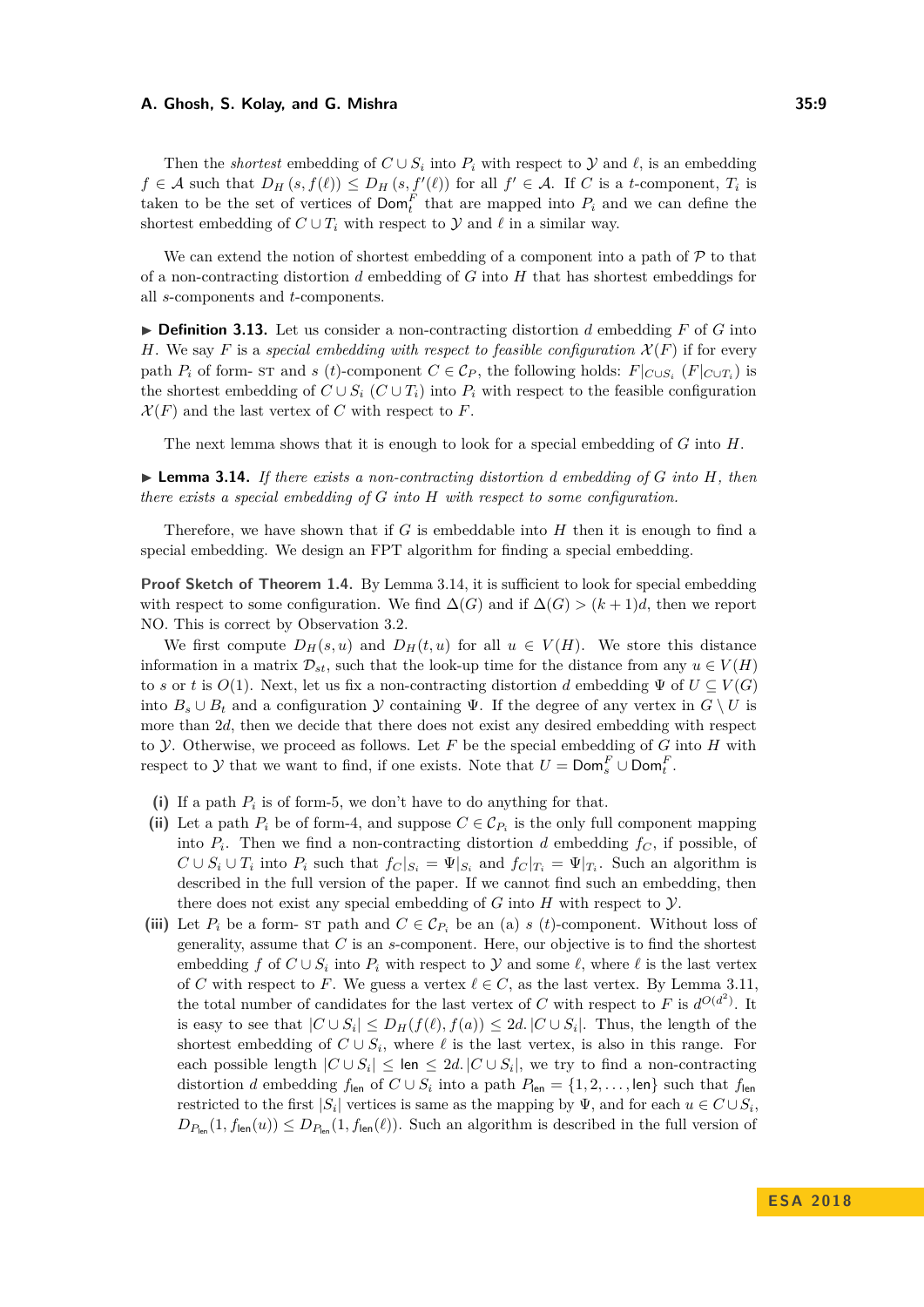#### **35:10 FPT Algorithms for Graphic Embeddings**

the paper. If the algorithm returns no for all lengths, for every candidate  $\ell$  for the last vertex, then there does not exist any special embedding of  $G$  into  $H$  with respect to  $\mathcal Y$ . Otherwise, assume that for the current guess  $\ell$ ,  $f_C$  is an embedding that the algorithm returns for the shortest length.

Let  $F = \Phi_{\Pi}$  be the function such that  $\Pi = {\Psi} \cup {\{f_C \mid C \text{ is a component of } G \setminus U\}}$ . We verify whether the obtained *F* is a non-contracting distortion *d* embedding from *G* to *H*. If yes, we are done. If not, then there does not exist any special embedding with respect to  $\mathcal{Y}$ . Observe that the distance between two given points in  $H$ , can be computed in  $O(1)$  time using  $\mathcal{D}_{st}$ .

Note that in the worst case, we have to run the above steps for all possible configurations. If we decide that there does not exist a special embedding with respect to all configurations, then we report that *G* does not admit the desired embedding of *G* into *H*. The correctness of the algorithm follows from Lemma [3.14.](#page-8-0)

### **4 Graph Metric Embedding and connected treewidth**

In this Section, we will look at the GRAPH METRIC EMBEDDING problem with respect to the added parameters of treewidth and longest geodesic cycle of the output graph metric. Let  $(G, D_G)$  be the input connected graph metric to be embedded into  $(H, D_H)$ . We show that this problem is FPT, when parameterized by the distortion  $d$ , the treewidth  $tw(H) = \alpha$ , the length  $\ell_g$  of the longest geodesic cycle of *H*, and the maximum degree  $\Delta(H) = \Delta$ . From [\[6\]](#page-12-16) it can be shown that for a graph with longest geodesic cycle  $\ell_g$ , a tree decomposition of treewidth  $\alpha'$  can be converted into a connected tree decomposition of width  $\alpha'$  +  $\frac{\alpha'}{2}$  $\binom{x'}{2}(\ell_g(\alpha'-2)-1)$  in polynomial time. Since trees have constant connected treewidth, our algorithm is a generalization of the FPT algorithm for GRAPH METRIC EMBEDDING for trees, parameterized by distortion *d* and maximum degree  $\Delta$  [\[7\]](#page-12-12). As before, we employ a dynamic programming to build a non-contracting distortion *d* metric embedding using a set of partial embeddings that are computed in FPT time.

Before we give the details of the algorithm, we want to make the following remark about bijective GRAPH METRIC EMBEDDING. We extended the algorithm of Kenyon et al [\[12\]](#page-12-9) for bijective embedding of unweighted graphs into bounded maximum degree trees to the case of graphs with bounded maximum degree and bounded treewidth (see Theorem [1.2\)](#page-2-0). The techniques we use for the results in this section are a generalization of the techniques used to prove Theorem [1.2.](#page-2-0) For the details of the proof, please refer to the full version of the paper [\[8\]](#page-12-0).

Let  $(G, D_G)$  be a graph metric to be embedded into  $(H, D_H)$ . Here the parameters are the treewidth  $\alpha$  of *H*, the length of the longest geodesic cycle  $\ell_g$  in *H*, the distortion *d* and the maximum degree  $\Delta$  of *H*. Let  $\mathcal T$  be a nice tree decomposition of *H* with width  $\mu$ . Since from [\[6\]](#page-12-16) *H* has a connected tree decomposition of width  $\mu$ , we may assume that the nice tree decomposition is derived from the connected tree decomposition [\[5\]](#page-12-17) and therefore the maximum distance between any two vertices inside a bag in  $\mathcal{T}$  is  $\Gamma \leq \mu$ .

Ensuring non-contraction for a non-contracting distortion *d* metric embedding *F* is more elaborate. Local non-contraction no longer implies global non-contraction. This problem was dealt with in [\[7\]](#page-12-12) by introducing the notion of *types*. For our algorithm too, for a vertex  $\mathbf{u} \in V(T)$  we need to define a *type* for every vertex of  $V(G)$  that is mapped into the subgraph *H***u**, to indicate how it behaves with the rest of the graph. Informally, the types store information of the interaction of vertices of the graph seen so far with the boundary vertices, and this is enough to ensure global non-contraction.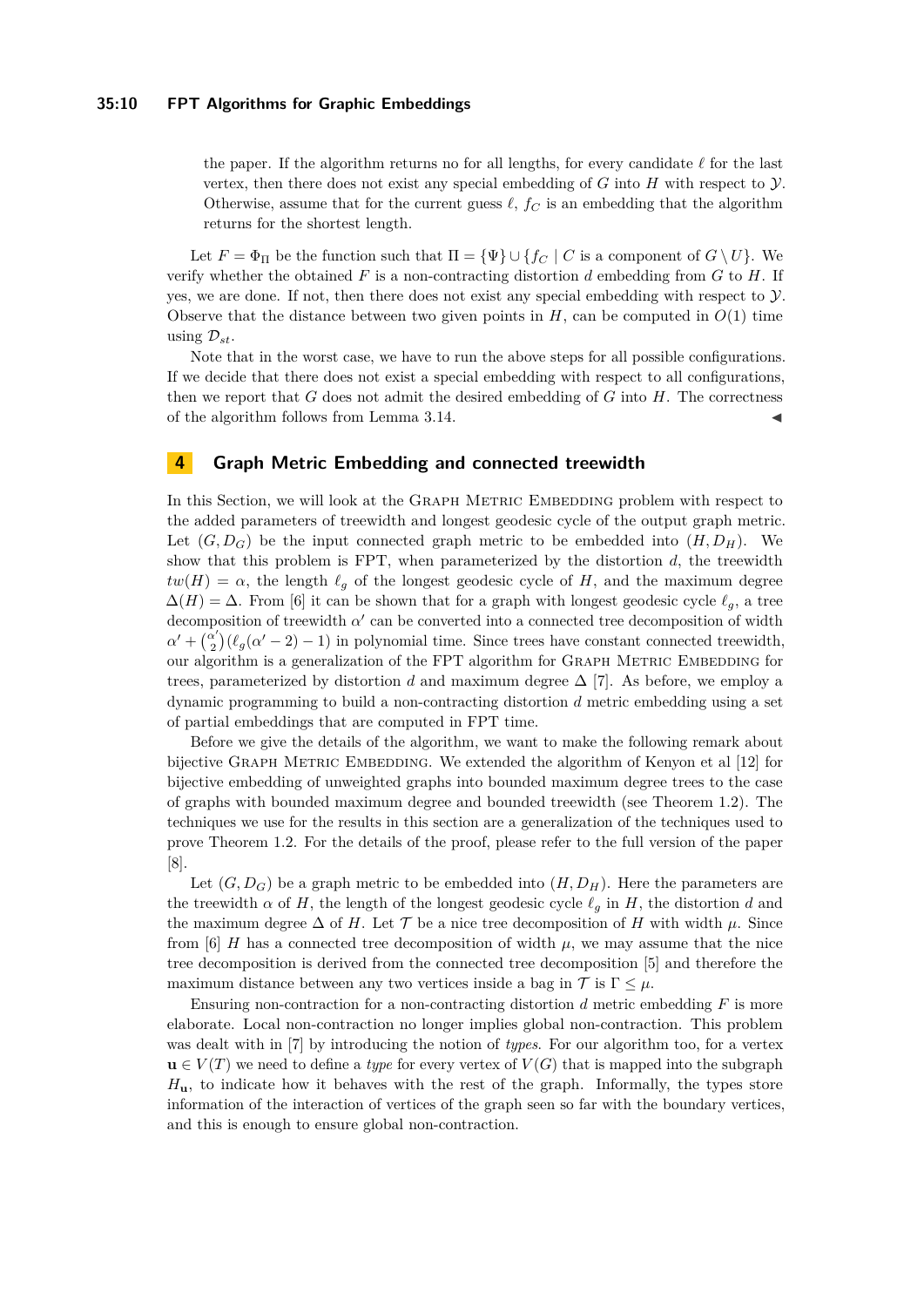▶ **Definition 4.1.** Let  $\mathbf{u} \in V(T)$ ,  $f_{\mathbf{u}}$  be a feasible partial embedding and  $X_{\mathbf{u}} = \{u_1, \ldots, u_k\}$ ,  $1 \leq k \leq \alpha_c$ . Then:

- (i) For  $\mathbf{v} \in N_T(\mathbf{u})$  and  $u_i \in X_\mathbf{u}$ ,  $[f_\mathbf{u}, \mathbf{v}, u_i]$  type is a function  $t^{u_i}$ : Dom $f_\mathbf{u}(\mathbf{v}) \to {\infty, 2\Gamma}$  +  $3d + 3, \Gamma + d + 1, \ldots, -(\Gamma + d + 1)$ ,
- (ii) A  $[f_{\mathbf{u}}, \mathbf{v}]$  type **t** is a tuple  $(t^{u_i}, \ldots, t^{u_k})$ , where  $t^{u_i}$  is a  $[f_{\mathbf{u}}, \mathbf{v}, u_i]$  type, and
- (iii) A  $[f_{\mathbf{u}}, \mathbf{v}]$  *type-list* is a set of  $[f_{\mathbf{u}}, \mathbf{v}]$  types.

Intuitively, we want to define a type corresponding to each vertex mapped into *H***u**. However, this blows up the number of types. In order to handle this, it can be shown that we do not need to remember the type of each vertex, and that it is enough to only remember the type of vertices "close to" the vertices in  $X_{\mathbf{u}}$ . Now we present the formal arguments. To bound the total number of possible types, we define a function  $\beta$  as follows:  $\beta(k) = k$  if  $k < 2\Gamma + 3d + 3$ , and  $\beta(k) = \infty$  otherwise. In the following definitions, treat  $\beta(k) = k$  and the definition of  $\beta$  will be clear while we prove our claims.

**► Definition 4.2.** Let us consider  $\mathbf{u} \in V(T)$ ,  $\mathbf{v} \in N_T(\mathbf{u})$ . Let  $f_{\mathbf{u}}$  be a feasible partial embedding and  $\mathcal{L}$  be a  $[f_{\mathbf{u}}, \mathbf{v}]$  type-list. Then  $\mathcal{L}$  is said to be *compatible* with  $\textsf{Dom}_{f_{\mathbf{u}}}(\mathbf{v})$  if the following condition is satisfied: For each  $x \in Dom_{f_{\mathbf{u}}}(\mathbf{v})$  there exists a type  $\mathbf{t} \in \mathcal{L}$ , such that for each  $y \in \text{Dom}_{f_{\mathbf{u}}}(\mathbf{v})$ , for all  $u_i \in X_{\mathbf{u}} D_H(f_{\mathbf{u}}(x), u_i) - D_G(x, y) = t^{u_i}(y)$ .

**► Definition 4.3.** Let  $\mathbf{u} \in V(T)$  and  $f_{\mathbf{u}}$  be a feasible partial embedding. Also consider **v**, **w** ∈  $N_T$  (**u**) along with a [*f*<sub>**u**</sub>, **v**] type-list  $\mathcal{L}_1$  and a [*f*<sub>**u**</sub>, **w**] type-list  $\mathcal{L}_2$  such that **v**  $\neq$  **w**. Then  $\mathcal{L}_1$  and  $\mathcal{L}_2$  *agree* if the following condition is satisfied for all  $u_i \in X_u$ : For every  $\mathbf{t}_1 \in \mathcal{L}_1$ and  $\mathbf{t}_2 \in \mathcal{L}_2$ , there exists  $x \in \text{Dom}_{f_\mathbf{u}}(\mathbf{v})$  and  $y \in \text{Dom}_{f_\mathbf{u}}(\mathbf{w})$  such that  $t_1^{u_i}(x) + t_2^{u_i}(y) \geq$  $D_G(x, y)$  for all  $u_i \in X$ **u**.

Next, we define a state with respect to a vertex in *T*.

► **Definition 4.4.** Let  $\mathbf{u} \in V(T)$ . A *u*-state constitutes of a feasible partial embedding  $f_{\mathbf{u}}$ , a  $[f_{\mathbf{u}}, \mathbf{v}]$  type-list  $\mathcal{L}[f_{\mathbf{u}}, v]$  for each  $\mathbf{v} \in N_T(\mathbf{u})$ .

Notice that it is no longer enough to consider feasibility and succession of partial embeddings. We also need to take care of the types of vertices. Therefore, we define feasibility and succession of states.

- I **Definition 4.5.** A **u**-state is said to be *feasible* if the following conditions are satisfied:
- (i)  $\mathcal{L}[f_{\mathbf{u}}, \mathbf{v}]$  is compatible with  $\text{Dom}_{f_{\mathbf{u}}}(\mathbf{v})$ , for each  $\mathbf{v} \in N_T(\mathbf{u})$ , and
- (ii)  $\mathcal{L}[f_{\mathbf{u}}, \mathbf{v}]$  agrees with  $\mathcal{L}[f_{\mathbf{u}}, \mathbf{w}]$ , for any  $\mathbf{v}, \mathbf{w} \in N_T(\mathbf{u})$  and  $\mathbf{v} \neq \mathbf{w}$ .

**► Definition 4.6.** Let  $\mathbf{u} \in V(T)$  and  $\mathbf{v} \in C_T(\mathbf{u})$ . Let  $\mathcal{S}_{\mathbf{u}}, \mathcal{S}_{\mathbf{v}}$  be feasible **u**-state and **v**-state, respectively.  $S_{\mathbf{v}}$  is said to *succeed*  $S_{\mathbf{u}}$  if the following properties hold.

- (i)  $f_v$  succeeds  $f_u$ .
- (ii) For every  $\mathbf{w} \in N_T(\mathbf{v}) \setminus \mathbf{u}$  and a type  $\mathbf{t}_1 \in \mathcal{L}[f_{\mathbf{v}}, \mathbf{w}]$  there exists a type  $\mathbf{t}_2 \in \mathcal{L}[f_{\mathbf{u}}, \mathbf{v}]$ satisfying the following conditions:  $(a) \forall x \in Dom_{f_u}(v) \cap Dom_{f_v}(w)$  and  $a \in X_u \cap$  $X_{\mathbf{v}}, t_2^a(x) = t_1^a(x)$ . (b)  $\forall x \in \text{Dom}_{f_{\mathbf{u}}}(\mathbf{v}) \cap \text{Dom}_{f_{\mathbf{v}}}(\mathbf{w})$  and  $a \in X_{\mathbf{u}} \setminus X_{\mathbf{v}}, t_2^a(x) =$  $\beta(\min_{b\in X_{\mathbf{v}}}(D_H(a,b)+t_1^b(x)))$ . (c)  $\forall x \in \text{Dom}_{f_{\mathbf{u}}}(\mathbf{v}) \setminus \text{Dom}_{f_{\mathbf{v}}}(\mathbf{w})$  and  $a \in X_{\mathbf{u}} \cap X_{\mathbf{v}}, t_2^a(x) =$  $\beta\begin{pmatrix} \max_{y \in \text{Dom}_{f_v}(\mathbf{w})} (t_1^a(y)) - D_G(x, y) \end{pmatrix}$ . (d)  $\forall x \in \text{Dom}_{f_u}(\mathbf{v}) \setminus \text{Dom}_{f_v}(\mathbf{w})$  and  $a \in X_u \setminus X_v$ ,  $t_2^a(x) = \beta \left( \max_{y \in \text{Dom}_{f_{\mathbf{v}}}(\mathbf{w})} \left( \min_{b \in X_{\mathbf{v}}} (D_H(a, b) + t_1^b(y)) - D_G(x, y) \right) \right).$
- (iii) For every  $\mathbf{w} \in N_T(\mathbf{u}) \setminus \mathbf{v}$  and a type  $\mathbf{t}_1 \in \mathcal{L}[f_{\mathbf{u}}, \mathbf{w}]$  there exists a type  $\mathbf{t}_2 \in \mathcal{L}[f_{\mathbf{v}}, \mathbf{u}]$  satisfying the following conditions: (a)  $\forall x \in \text{Dom}_{f_v}(\mathbf{u}) \cap \text{Dom}_{f_u}(\mathbf{w})$  and  $a \in X_u \cap X_v$ ,  $t_2^a(x) =$  $t_1^a(x)$ . (b)  $\forall x \in \text{Dom}_{f_{\mathbf{v}}}(\mathbf{u}) \cap \text{Dom}_{f_{\mathbf{u}}}(\mathbf{w})$  and  $a \in X_{\mathbf{v}} \setminus X_{\mathbf{u}}, t_2^a(x) = \beta \min_{b \in X_{\mathbf{u}}} (D_H(a, b) +$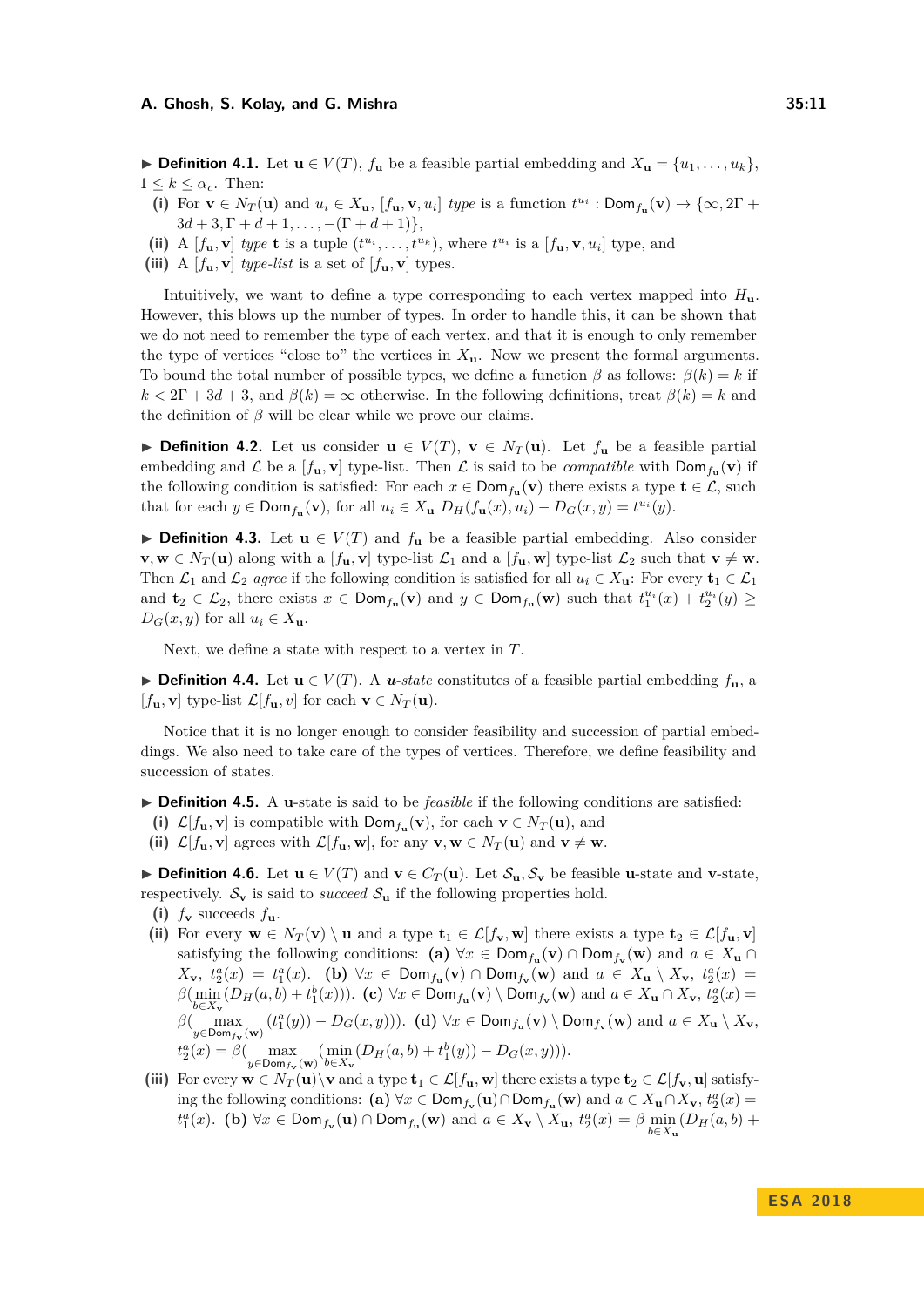$t_1^b(x)$ ). (c)  $\forall x \in Dom_{f_{\mathbf{v}}}(\mathbf{u}) \setminus Dom_{f_{\mathbf{u}}}(\mathbf{w})$  and  $a \in X_{\mathbf{u}} \cap X_{\mathbf{v}}, t_2^a(x) = t_1^a(x)$ . (d)  $\forall x \in \text{Dom}_{f_{\mathbf{v}}}(\mathbf{u}) \setminus \text{Dom}_{f_{\mathbf{u}}}(\mathbf{w})$  and  $a \in X_{\mathbf{v}} \setminus X_{\mathbf{u}}, t_2^a(x) = \beta \left(\max_{y \in \text{Dom}_{f_{\mathbf{u}}}(\mathbf{w})} \left(\min_{b \in X_{\mathbf{u}}} (D_H(a, b) + \infty)\right)\right)$  $t_1^b(y)$  –  $D_G(x, y)$ ).

Now, we define the embeddability of a set of feasible states.

**► Definition 4.7.** For  $u \in V(T)$ , let  $S_u$  denote a *u*-state. The set  $\{S_u : u \in V(T)\}\)$  is said to be an *embeddable* set of feasible states if the following conditions are satisfied: (i) For each **u** ∈ *V*(*T*),  $S$ **u** is a feasible state, and (ii) For **u** ∈ *V*(*T*) and **v** ∈ *C<sub><i>T*</sub>(**u**),  $S$ **v** succeeds  $S$ **u**.

The above definitions are enough to show the relation between the existence of a noncontracting distortion *d* embedding of *G* into *H* and the existence of an embeddable set of feasible states. This is proved over the following two Lemmas. Lemma [4.9](#page-11-0) is the most important structural Lemma for the design of this algorithm. We give a brief sketch of this Lemma and refer to the full details in the full version. For the proof of Lemma [4.8](#page-11-1) refer to the full version.

<span id="page-11-1"></span> $\blacktriangleright$  **Lemma 4.8.** Let F be a non-contracting and distortion d embedding of G into H. Then *there exists an embeddable set of feasible states.*

<span id="page-11-0"></span>**Lemma 4.9.** *Let*  $\Pi = \{f_u : u \in V(T)\}$  *be an embeddable set of feasible states. Then there exists a non-contracting and distortion d embedding of G into H.*

**Proof Sketch.** To prove this lemma we first show the following:

- **1.** For every  $x \in V(G)$ , there exists a feasible *u*-state such that  $x \in \text{Dom}_{f_u}$ , and
- **2.** The subgraph of *T* induced by  $A_x = {\mathbf{u} \in V(T) : x \in Dom_{f_u}}$  is connected. Moreover,  $x \in \textsf{Dom}_{f_{\mathbf{u}}} \cap \textsf{Dom}_{f_{\mathbf{v}}} \text{ implies } f_{\mathbf{u}}(x) = f_{\mathbf{v}}(x).$

Next, using the family Π, we construct an embedding *F* that satisfies the following (Please refer to the full version for this construction):

- **(i)** *F* is a metric embedding with expansion at most *d*,
- (ii) Consider a path  $P = \mathbf{u}_1 \mathbf{u}_2 \dots \mathbf{u}_k$  from  $\mathbf{u} = \mathbf{u}_1$  to  $\mathbf{v} = \mathbf{v}_k$  in *T*. Then for every  $x \in \text{Dom}_{f_{\mathbf{v}}}$ , at least one of the following properties hold.
	- **Prop-1:** There exists a  $\mathbf{u}_j \in P$  and  $y \in \text{Dom}_{f_{\mathbf{u}_j}}$  such that  $D_H(F(x), u') D_G(x, y) \geq$  $2\Gamma + 3d + 3$  for all  $u' \in X_{\mathbf{u}_j}$ .
	- **Prop-2:** There exists a type  $\mathbf{t}_x \in \mathcal{L}[f_{\mathbf{u}}, \mathbf{u}_2]$  such that  $\mathbf{t}_x^{u'}$  $D_H(F(x), u') - D_G(x, y)$ for all  $y \in \text{Dom}_{f_{\mathbf{u}}}(\mathbf{u}_2)$  and  $u' \in X_{\mathbf{u}}$ .
- (iii) Consider a path  $P = \mathbf{u}_1 \mathbf{u}_2 \dots \mathbf{u}_k$  from **u** to **v** in *T*, where  $\mathbf{u} = \mathbf{u}_1$  and  $\mathbf{v} = \mathbf{u}_k$ . Then *F* restricted to  $\bigcup_{n=1}^{\infty}$  Dom<sub>fu<sub>i</sub></sub> is non-contracting.  $\mathbf{u}_i \in P$

Now we will be done if we prove that *F* is a non-contracting embedding for any two vertices  $x, y \in V(G)$ . Note that each of  $F(x)$  and  $F(y)$  is in some bag. Fix  $\mathbf{u}, \mathbf{v} \in V(T)$  such that  $F(x) \in X_{\mathbf{u}}$  and  $F(y) \in X_{\mathbf{v}}$ . Consider the path  $P = \mathbf{u}_1 \mathbf{u}_2 \dots \mathbf{u}_k$  from **u** to **v** in *T*, where  $\mathbf{u} = \mathbf{u}_1$  and  $\mathbf{v} = \mathbf{u}_k$ . We can show that the shortest path between  $F(x)$  to  $F(y)$  is non-contracting as  $x, y \in \bigcup$  $\bigcup_{\mathbf{u}_i \in P}$ Dom $_{f_{\mathbf{u}_i}}$ . J

**Proof Ideas for Theorem [1.3.](#page-2-1)** A graph that is embeddable into the given *H* must have bounded maximum degree. This helps in proving bounds for the total number of feasible partial embeddings and the total number of feasible states. After this, the proof of Theorem [1.3](#page-2-1) uses the standard dynamic programming approach over a bounded tree-decomposition of a graph.  $\blacktriangleleft$